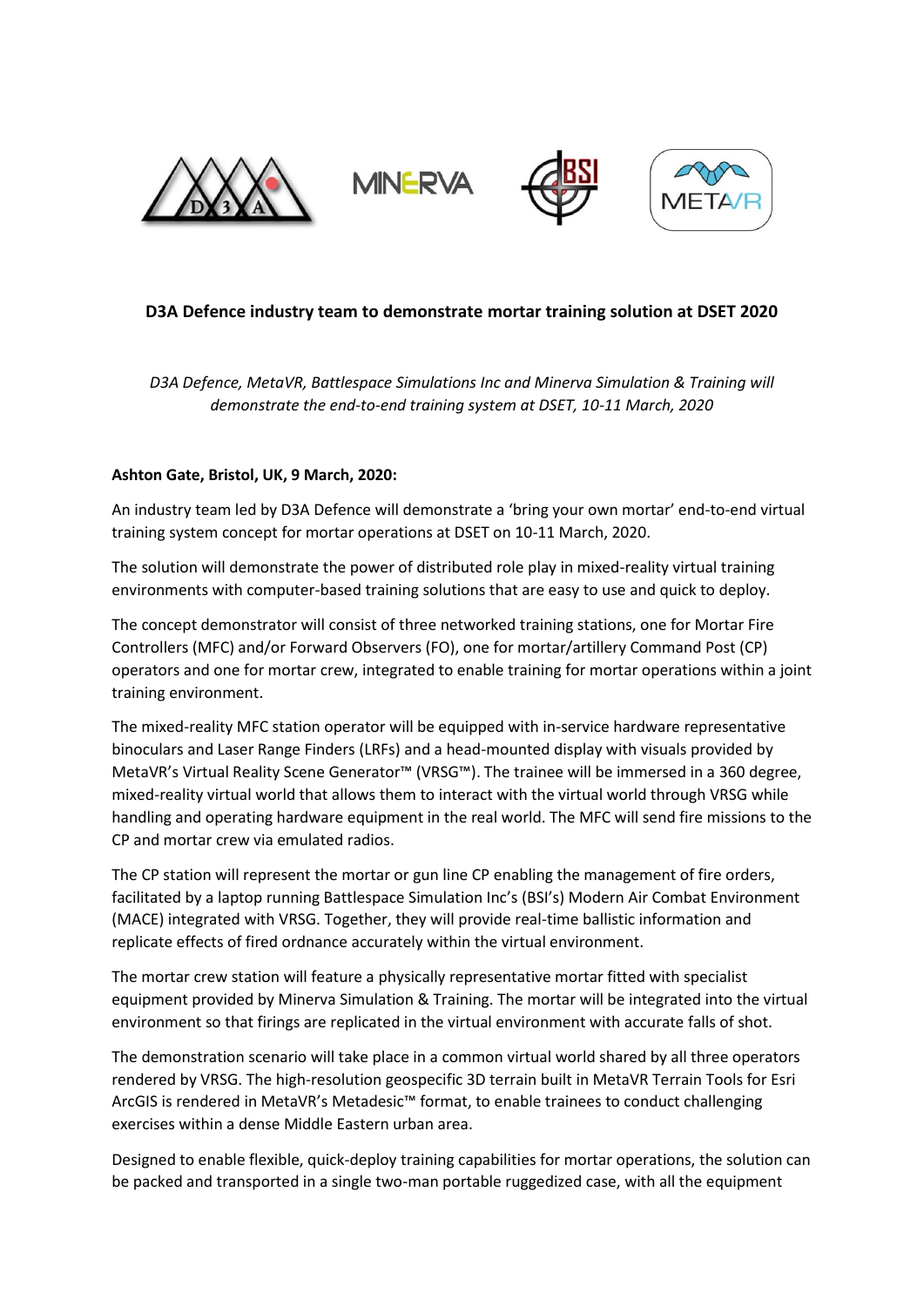needed to set-up and run training scenarios within minutes. The live mortar system can be fulfilled with any 81mm mortar weapon of the customer's choosing.

Scott Winter, Chief Technology Officer & Head of IRaD, D3A Defence, said: "One of the biggest challenges we currently see in the military training market is the 'Chinese whisper' effect that creates a significant disconnect between military requirements and industry interpretations of system requirements, which often results in personnel training on equipment that does not reflect real-world hardware or operational scenarios.

"Our approach here is to demonstrate that the use of mixed-reality virtual training environments can deliver simple training solutions using off-the-shelf products that are easy to use and do what they need to do to prepare personnel for the battlefield."

Scott Winter will be presenting on the system during Day 2 of the DSET conference, describing the system and its advantages. Demonstrations of the system will be available on the D3A stand (on the ground floor in the sports bar area) throughout the event.



*Image caption: The three-station 'bring you own mortar' concept demonstrator will be running throughout DSET 2020, 10-11 March, 2020.*